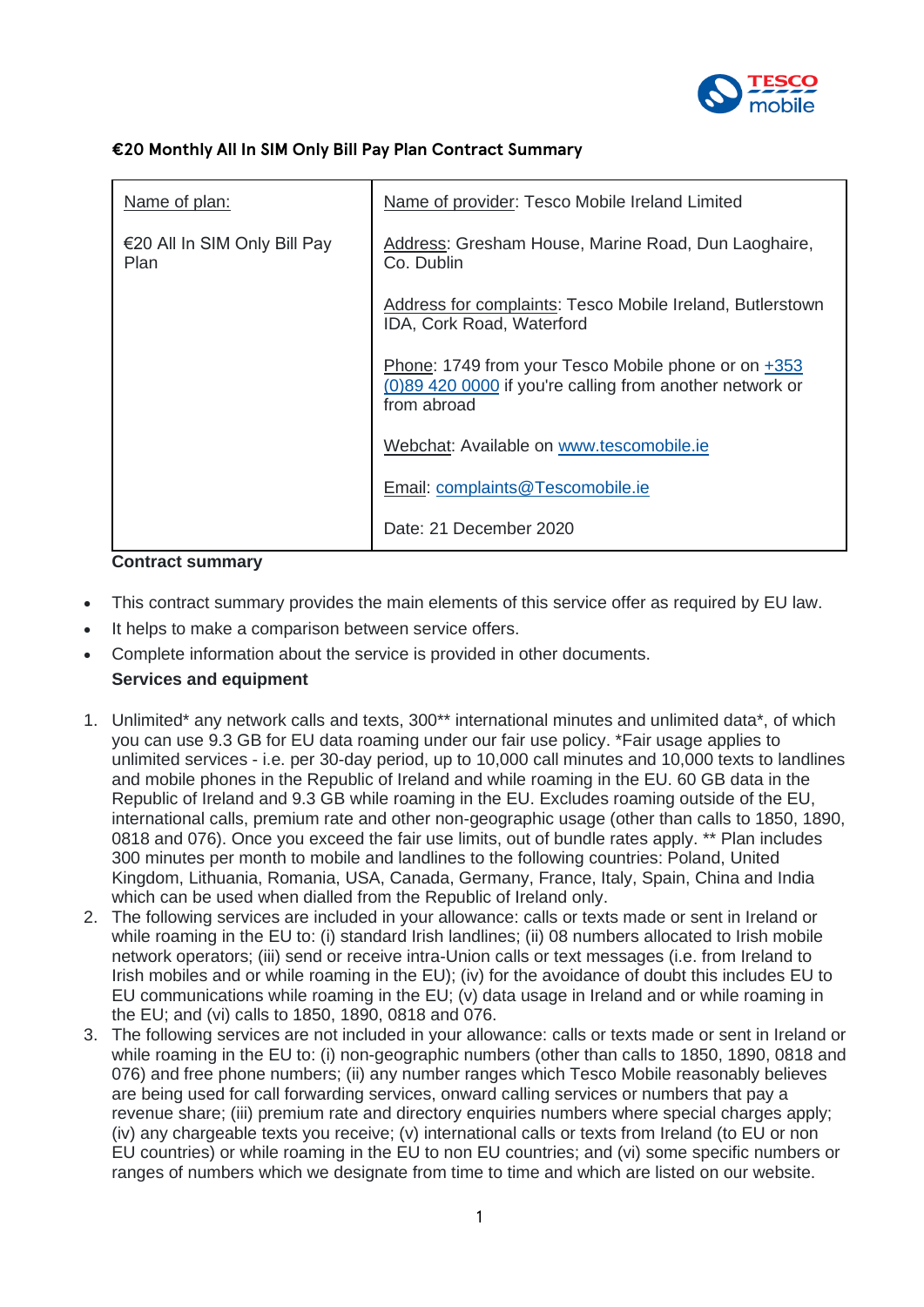

- 4. Unused Plan allowances cannot be carried forward from one month to the next on any Plan. Existing customers transferring from one Plan to another will lose any accrued rollover allowance.
- 5. We may set a credit limit on your account until you have established a good payment history with us or if you fail to pay your account on time. We may increase, decrease or remove your credit limit without notice. If you exceed the credit limit we set, we may suspend any or all of the Tesco Mobile Services you use until you have made a payment to your account. You should not use the credit limit for budgeting as the amount you owe is not capped or limited by any credit limit we set. You may contact Tesco Mobile's Customer Care team on 1903 at any time to find out your then current credit limit and or modify the limit. See the following 'Your Credit Limit Explained' which provides further information as to how the credit limit is set [www.tescomobile.ie/help](https://www.tescomobile.ie/help-centre/Bill-Pay)[centre/Bill-Pay](https://www.tescomobile.ie/help-centre/Bill-Pay) .
- 6. The value of your usage outside your Plan is limited by TMI. The value at which this limit is set to is dependent on your billing payment history. You will be notified by text when you have reached 80% of this limit, and again at 100% of this limit. Upon reaching 100% of your limit your account will be restricted from making chargeable calls. When this happens you will need to call Customer Care and make a payment for the value of your usage to have the restriction lifted. Please note this can take up to 12 hours for normal service to be fully restored. TMI reserve the right to decrease a customer's credit limit without notice.
- 7. If you wish to make international calls or use our international roaming service we may ask you to demonstrate a satisfactory billing history. Unless otherwise stated, if you use your mobile phone abroad (outside of the EU) you will be charged for usage.
- 8. We will try and provide you with the Services at all times but due to the nature of mobile technology, Tesco Mobile is not in a position to guarantee or offer any minimum service levels. We will at all times use the reasonable skill and care of a competent Service Provider in providing the Services to you in accordance with and subject to our Agreement, but we shall not be responsible for any delay or failure to provide Services for reasons beyond our reasonable control. Service availability is subject to Network availability and certain Services require 3G and 4G enabled handsets – see our coverage map at [www.tescomobile.ie/our-network/](https://www.tescomobile.ie/our-network/) . Some Services (e.g. media messaging) may only work with other compatible handsets and networks.
- 9. Access to 4G is strictly subject to a customer's handset 4G capability, 4G network coverage and plan. Services are dependent on a number of factors, see [www.tescomobile.ie/help](https://www.tescomobile.ie/help-centre/getting-started/service-information)[centre/getting-started/service-information](https://www.tescomobile.ie/help-centre/getting-started/service-information) for further detail. See the General Terms and Conditions for information regarding Tesco Mobile's Internet Access Service – [www.tescomobile.ie/about-us/terms/tcs-general.aspx](https://www.tescomobile.ie/about-us/terms/tcs-general.aspx) .
- 10. Payment by direct debit required.
- 11. No terminal equipment is provided under this contract.

## **Speeds of the internet service and remedies**

- 1. Information regarding our estimated maximum mobile internet speed in any particular geographical area is available on the mobile coverage map published on the Tesco Mobile website from time to time.
- 2. Our estimated maximum speeds are:
- o 4G download 10Mb/s; 4G upload speed is 35% of download;
- o 3G download 1Mb/s. 3G upload speed is 20% of download;
- o 2G download is 59Kbps. 2G upload speed is 24kbps.
- 3. Mobile internet speeds can be affected by external factors including but not limited to: (a) the location of the user; (b) device capability (mobile phone, modem/dongle); (c) distance of user from the serving site; (d) number of users active on the site; (e) location of the device if using indoors; and (f) topographical issues that arise in the case of valleys, mountainous terrain, trees, buildings and other obstructions. In the case of indoor use, advances in building insulation can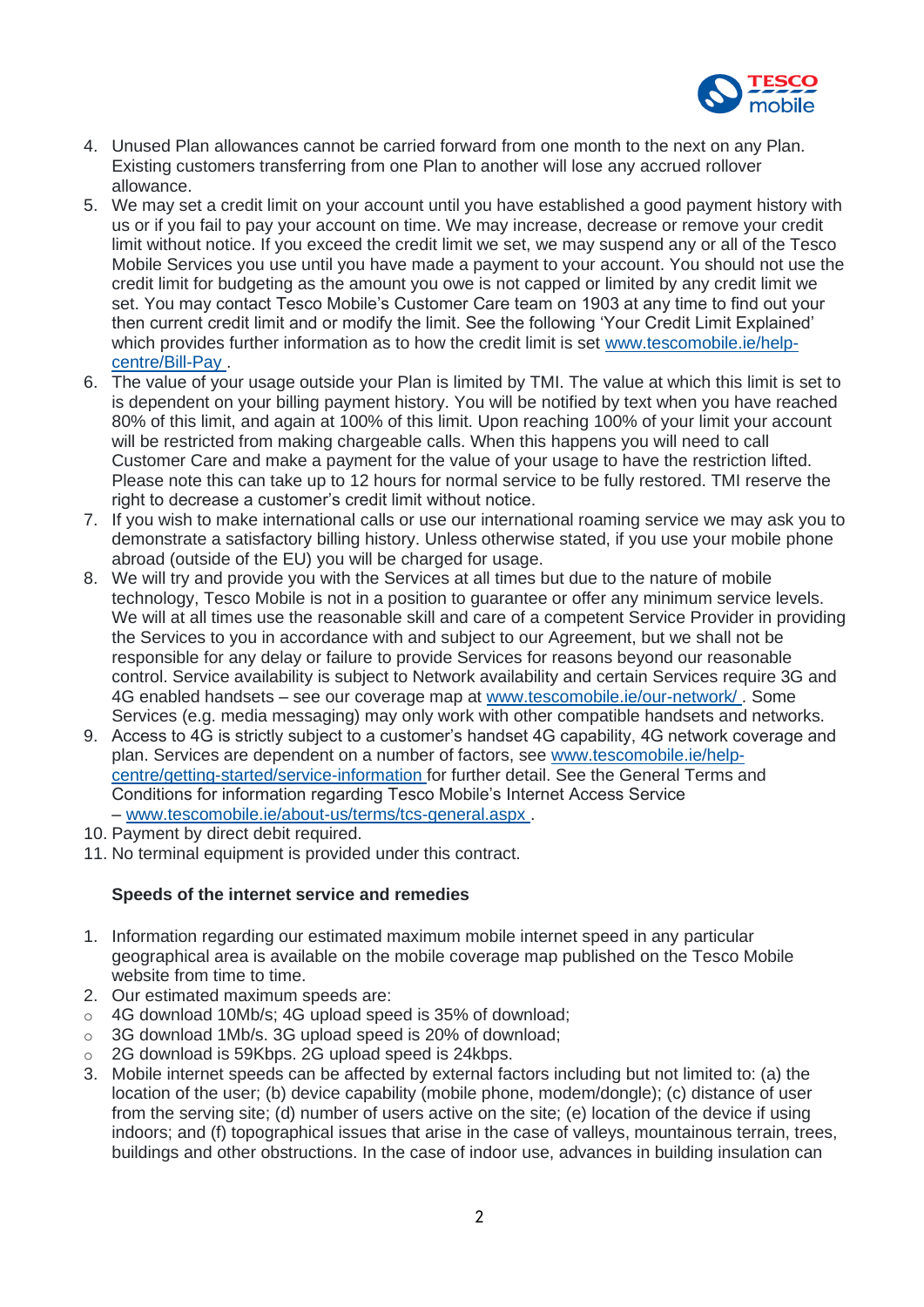

also negatively impact service and speed. Within this, there may be areas where you do not have access to all Services or where coverage is otherwise limited or unavailable.

4. In the event of any continuous or regularly recurring discrepancy between the actual performance of the Service and the speeds set out, the Customer shall be entitled to exit the Agreement without penalty where the relevant facts in relation to the actual performance of the Service are established by a monitoring mechanism certified by ComReg.

## **Price**

- 1. Price per month, incl. VAT: €19.67.
- 2. Applicable rates for €20 All In 30 day SIM plan from 2nd March 2020 are:

| Calls to landlines and mobiles within the Republic of Ireland | 32c<br>per/min |
|---------------------------------------------------------------|----------------|
| Texts to all mobiles within the Republic of Ireland           | 14с<br>per/sms |
| Data usage outside of bundle                                  | 1c per/mb      |

A minimum of one minute will be charged, after which, per second billing will apply. For all data usage outside of your allowance, each data session will be billed per MB with a minimum charge of 1MB.

- 3. For roaming rates on Tesco Mobile, please see: [www.tescomobile.ie/help-centre/international](https://www.tescomobile.ie/help-centre/international-roaming/roaming-rates)[roaming/roaming-rates](https://www.tescomobile.ie/help-centre/international-roaming/roaming-rates) .
- 4. For international call rates on Tesco Mobile, please see: [www.tescomobile.ie/help](https://www.tescomobile.ie/help-centre/international-roaming/international-calls)[centre/international-roaming/international-calls](https://www.tescomobile.ie/help-centre/international-roaming/international-calls) .
- 5. For other call charges on Tesco Mobile, please see: [www.tescomobile.ie/help-centre/your](https://www.tescomobile.ie/help-centre/your-plan/other-call-charges)[plan/other-call-charges](https://www.tescomobile.ie/help-centre/your-plan/other-call-charges) .

## **Duration, renewal and termination**

- 1. Your Minimum Term is 1 month. At the end of the Minimum Term, your Agreement will continue to run on a month to month basis, unless you, the Customer, provide notice of your desire to terminate our Agreement.
- 2. You may cancel and get a full refund (less the costs of return for online or phone sales) on your Mobile Phone / Device / Plan within 14 days of buying it ("the Cooling-Off Period") if: (i) all Equipment (to include any chargers or ancillary equipment supplied) is returned undamaged and the original packaging and contents are intact; (ii) you return or reimburse us for any free or discounted products, services, vouchers or coupons you received as the result of the purchase; (iii) the Customer shall remain liable for any Charges incurred prior to such cancellation; (iv) if you have bought a Mobile Phone / Device from us in a telecoms store, you can return it to that store within 14 days; (v) if you have bought a Mobile Phone / Device / Plan from us through our Website or over the phone i.e. completed a distant sales within the meaning of the EC (Consumer Information, Cancellation and Other Rights) Regulations 2013, you should complete our [Cancellation Form accessible here](https://www.tescomobile.ie/about-us/terms/TMI_Cancellation_Form.pdf) or available on our [website](https://www.tescomobile.ie/about-us/terms/tcs-general.aspx) or contact Customer Care for free on 1903. For such distant sales, the 14-day cooling off period starts from the date of delivery of the goods and or Services. You will be liable for the costs of return for online or phone sales unless the device is faulty; and (vi) if you return your Mobile Phone / Device / Plan within the Cooling-Off Period any Clubcard Points you received will be removed from your Clubcard account. For existing customers that choose to buy a new plan, please note, the right to cancel